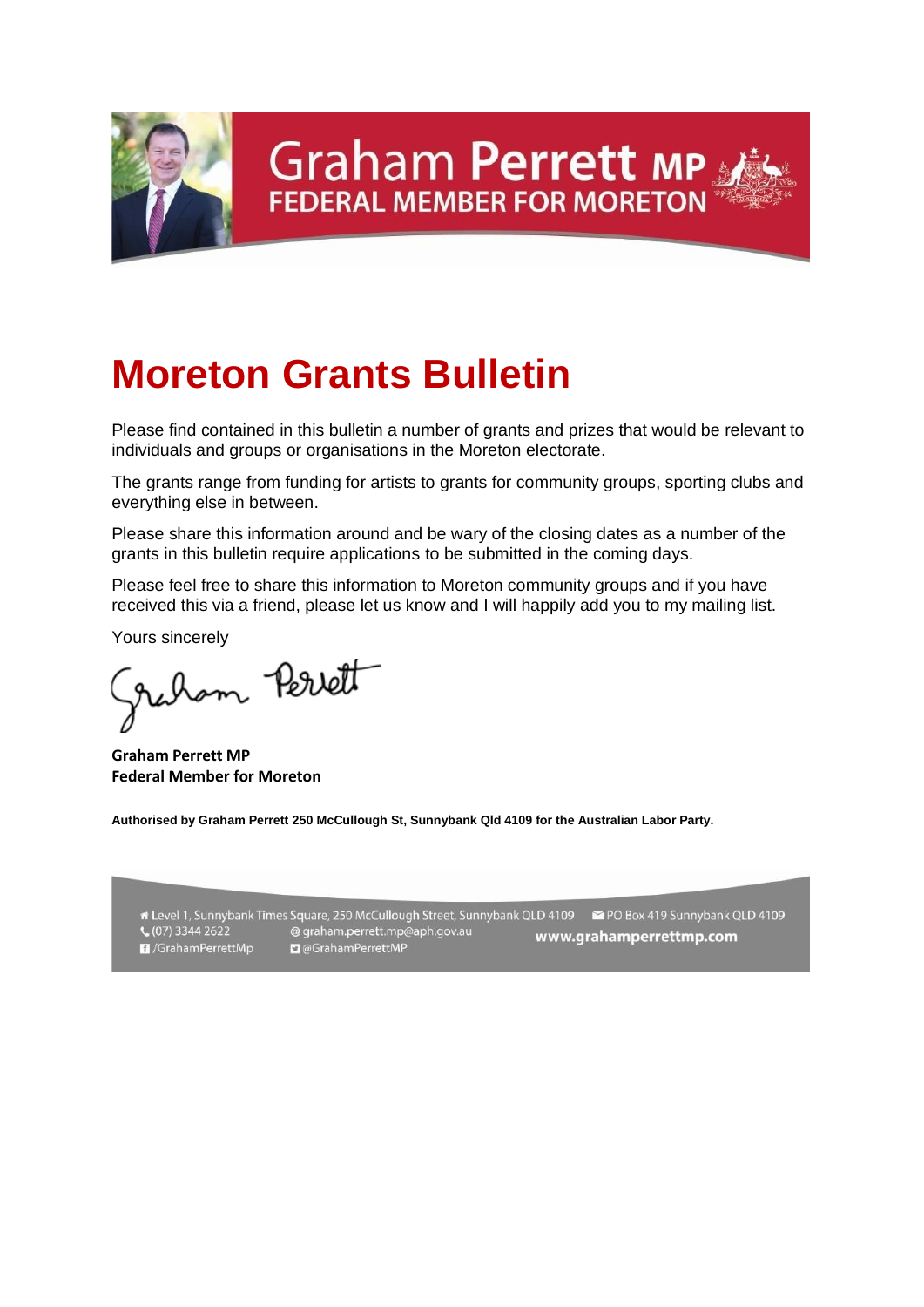# Arts & Cultural

# **Live Music Australia - Round 2**

**Purpose: The Live Music Australia program will provide support to the live music sector, with a focus on small to medium venues that support high quality original Australian live music that is professionally staged. Funding provider: Department of Infrastructure, Transport, Regional Development and Communications Amount: Not disclosed Opening date: 5 March 2021**

The Live Music Australia program will provide support to the live music sector, with a focus on small to medium venues that support high quality original Australian live music that is professionally staged. It aims to revive business ventures in local suburbs, towns and regions across the country, building capacity for a sustainable live music scene with strong community roots, in all parts of Australia. The first year of funding is aimed at preparing live music venues to become operational following the impacts of COVID-19 on the industry.

The program will:

• support the development, growth and innovation of Australian contemporary live music by increasing performance opportunities for original contemporary music by Australian artists

• support a sustainable venue-based live music industry by building professional capacity within venues

• support partnerships, collaboration and networks across the Australian live music industry.

More information available [here](https://www.grants.gov.au/Go/Show?GoUuid=c0cdd947-e948-45e7-ae96-2eb1acefff01)

# **Visions of Australia Round 12**

**Purpose: The Visions of Australia program funds the development and touring of exhibitions of cultural material of historic, scientific, design, social or artistic significance. Funding provider: Department of Infrastructure, Transport, Regional Development and Communications Amount: Not disclosed Opening date: 5 March 2021**

Funding is delivered through two streams: development of exhibitions or touring of exhibitions, supporting costs such as research, design, production, transport, installation and personnel.

More information is available [here](https://www.grants.gov.au/Go/Show?GoUuid=c6897bd0-e583-40e8-909a-6bcfd3a62fa1)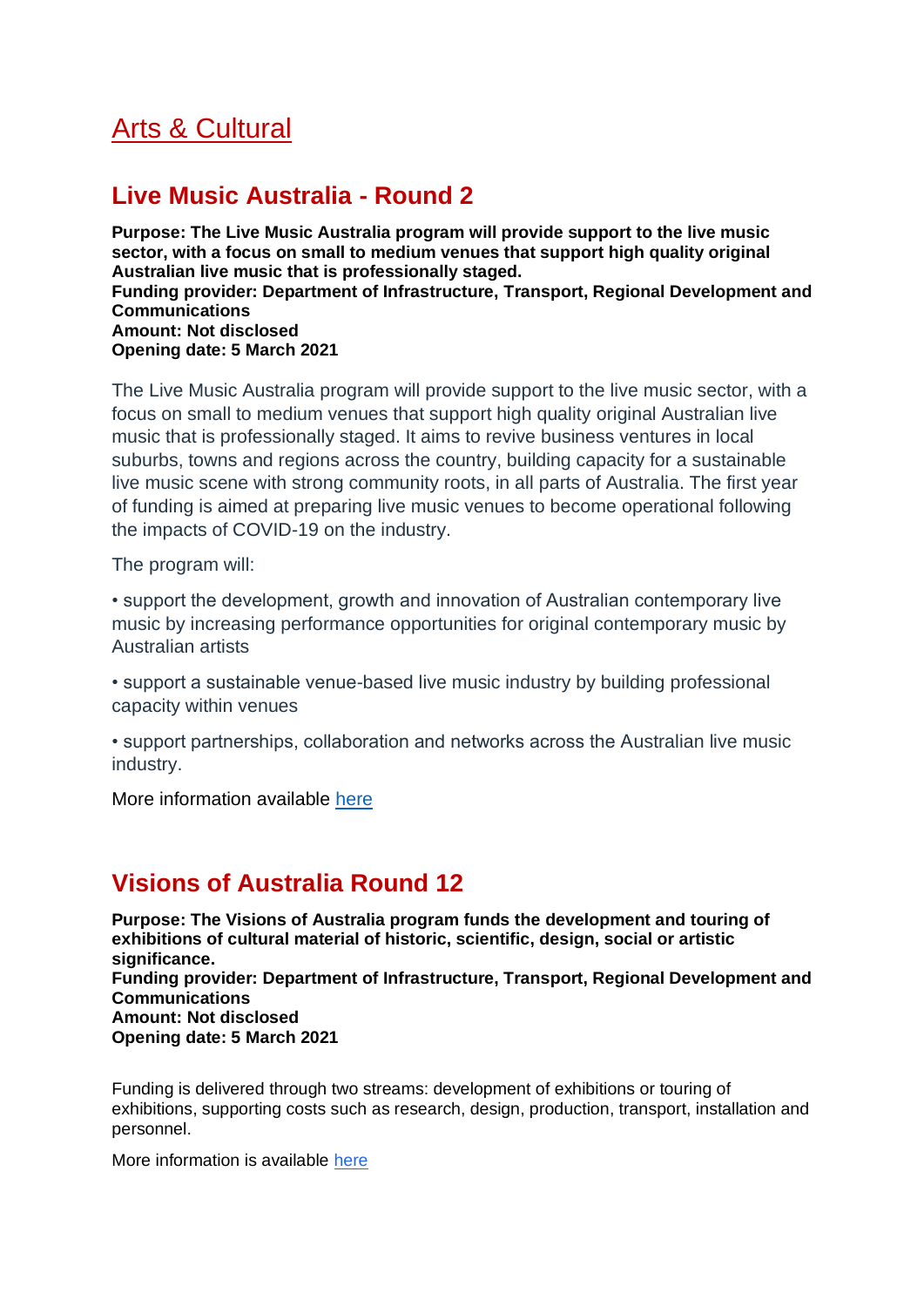### **stART Grants**

**Purpose: stART will help to support all segments of the independent sector, across multiple art-forms and communities, whose work has been and continues to be impacted by closure of venues and social distancing rules. Funding provider: Queensland Government Amount: Up to \$3000 Opening date: 15 June 2020**

Applicants can access up to \$3000 to support ideation, preparation, planning and collaboration activities focused on future creative opportunities during COVID recovery phase.

Funding will be distributed through the Regional Arts Services Network (RASN) and other Arts Queensland funded small to medium organisations and allocated to each region on a population basis. These delivery partners will be responsible for application and assessment processes towards delivery of rapid response initiatives that support employment within the Independent arts sector.

Register for more information : [investment@arts.qld.gov.au](mailto:investment@arts.qld.gov.au) or visit [https://www.arts.qld.gov.au/news/new-start-grant-program-for-queensland-independent](https://www.arts.qld.gov.au/news/new-start-grant-program-for-queensland-independent-artists-and-artsworkers)[artists-and-artsworkers](https://www.arts.qld.gov.au/news/new-start-grant-program-for-queensland-independent-artists-and-artsworkers)

# **2020 Resilience Fund**

**Purpose: Designed to provide emergency relief to support the livelihoods, practice and operations of Australian artists, groups and organisations during the COVID-19 pandemic. Funding provider: Australia Council Amount: Varied amounts Opening date: 3 April 2020 Closing date: No closing date**

The 2020 Resilience Fund has three funding streams:

- Survive
- Adapt
- Create

Find out more information **[here](https://www.australiacouncil.gov.au/funding/funding-index/2020-resilience-fund/)**

# **Performers' Trust Foundation**

**Purpose: Providing grants to promote and encourage music and the performing arts Amount: \$3,000 for an individual and \$5,000 for a group of organisation Funding Provider: Phonographic Performance Company of Australia (PPCA) Closing Date: Ongoing**

The grant provides funding for the following purposes: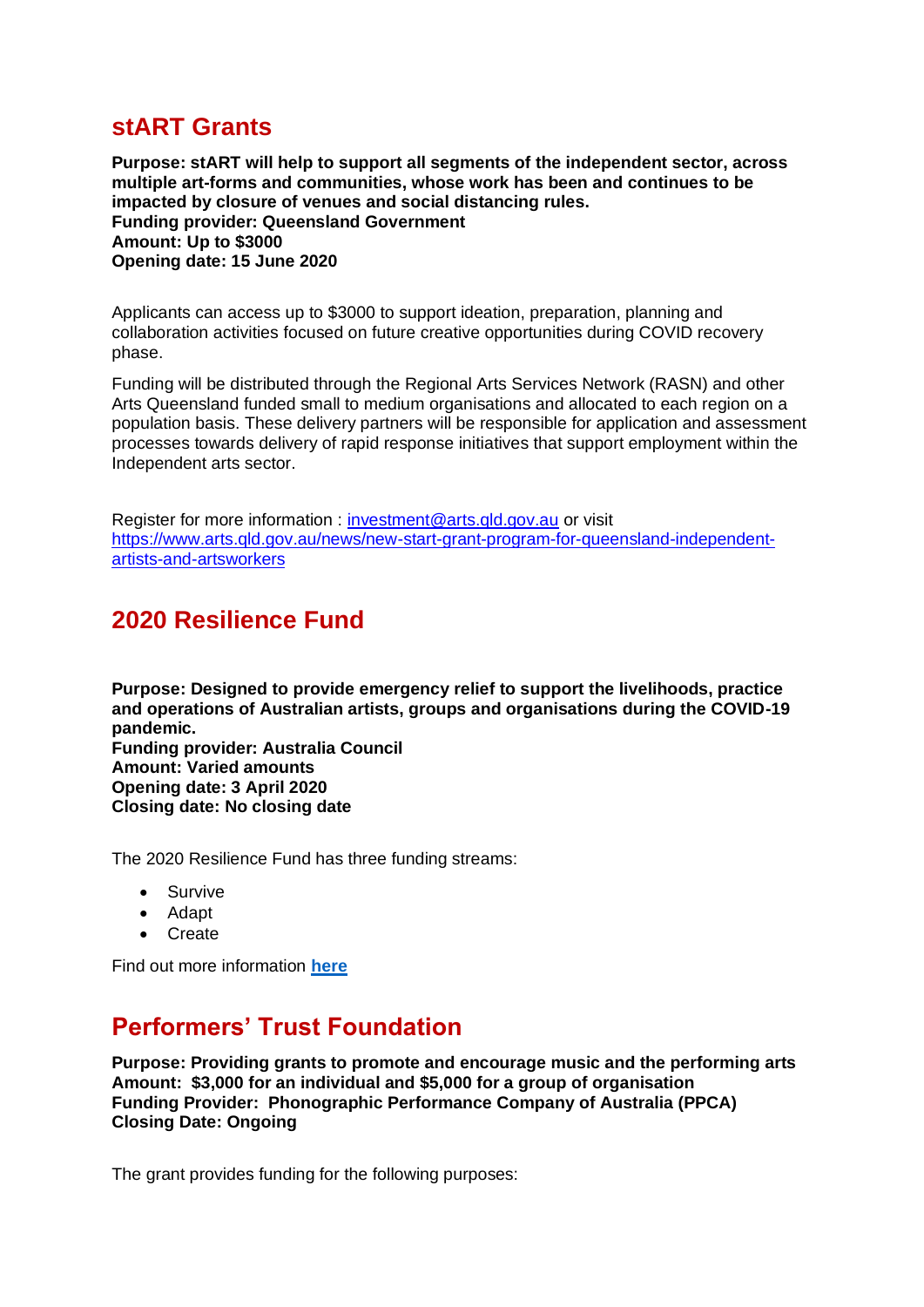- •
- Performances at concerts at or for charitable institutions such as hospitals or homes for the aged;
- Scholarships for the promotion and encouragement of musical and theatrical education;
- The promotion and encouragement of the performing arts to the general public;
- The aid or assistance of any beneficiary who is unable to adequately maintain herself/himself by her/his own exertions and other income

You can read more [here](http://www.ppca.com.au/ppca-about-us/ppca-performers-trust-foundation/)

# **Queensland Arts Showcase Program (QASP)**

**Purpose: To support individuals, organisations or collectives to deliver vibrant and accessible arts and cultural experiences for Queensland. Amount: Up to \$500 000 Funding Provider: Queensland Government Closing Date: ongoing**

The Program invests in:

- the development and growth of a vibrant and accessible arts and cultural sector in Queensland
- strengthening the Queensland art and cultural sector's connection with new audiences state-wide, nationally and internationally
- supporting artistic and non-artistic collaborations to develop innovative and quality arts and cultural experiences
- strengthening professional development and the creation of employment and training opportunities for Queensland's small to medium arts and cultural sector.

(N.B. COVID-19 has impacted this grant. Make sure you read all the details)

The Program is administered across three funding streams.

You can read more [here](https://www.qld.gov.au/recreation/arts/funding/organisations/arts-showcase/)

# **DeviantART Creative Grants**

**Purpose: Source of funding to allow artists to turn their creative dreams into reality Amount: Not Disclosed Funding Provider: DeviantART**

**Closing Date: Ongoing, with applications assessed and funded on three month cycles**

DeviantART are looking for exciting and innovative projects that need a little push financially. Think devious! Examples of possible uses for grants include: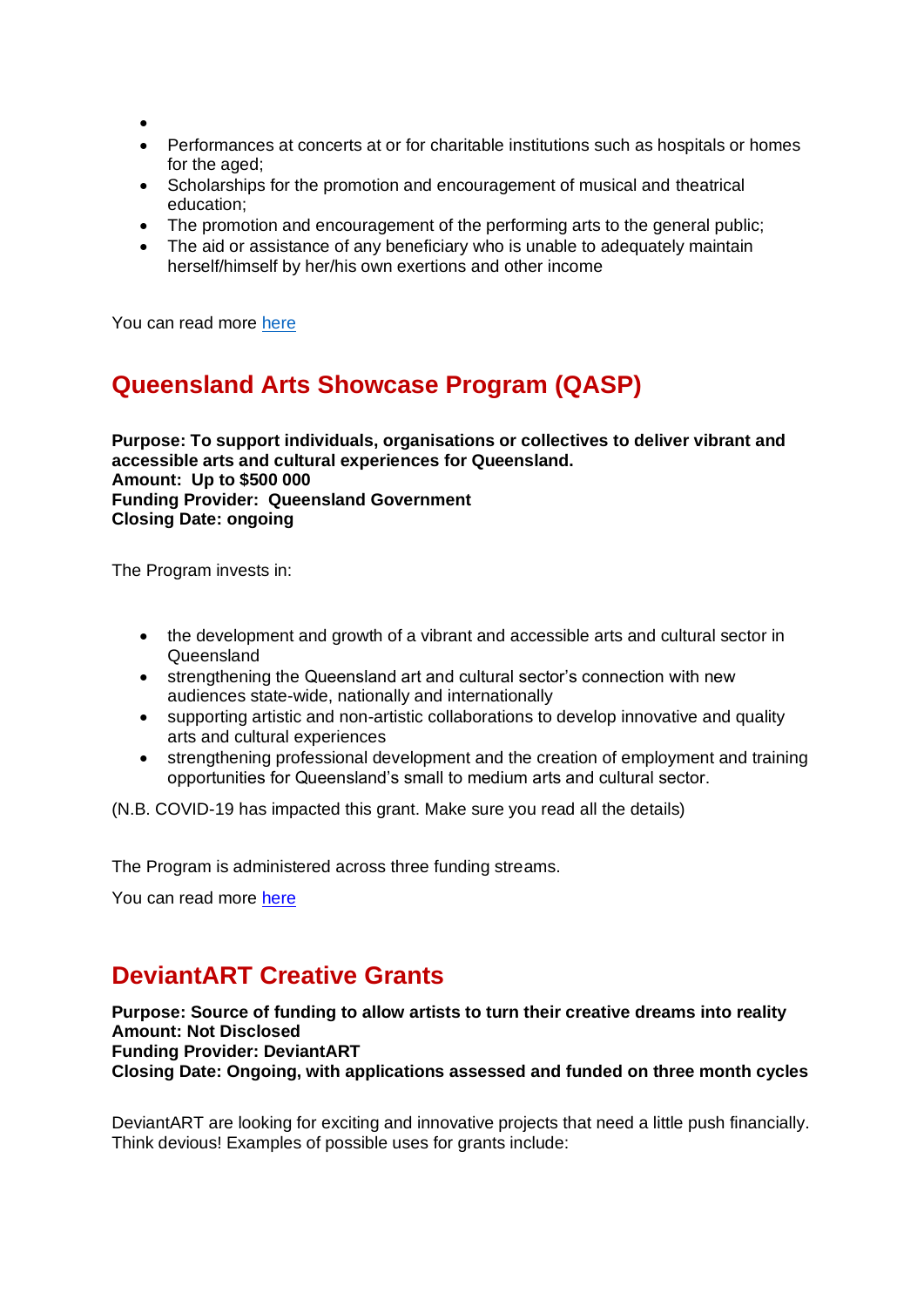- Installation of an art exhibition
- Additional artist materials or resources to support the production or public display of art
- A piece of work that requires specific tools
- Costs to run a creative event

More information and guidelines can be found [here.](http://st.deviantart.net/news/creative-grant/the-creative-grant-guidelines.html)

# **Register of Cultural Organisations**

**Purpose: Assists qualifying cultural bodies to attract private support by enabling donors the incentive of a tax deduction. Amount: N/A Provider: Ministry for the Arts Closing Date: Ongoing**

Established in 1991, the Register of Cultural Organisations (the Register) assists qualifying cultural bodies to attract private support by enabling donors the incentive of a tax deduction.

The Register aims to strengthen private sector support for the arts and encourages Australians to contribute to the nation's vibrant cultural life.

Cultural bodies listed on the Register are able to receive tax-deductible donations to fund a wide range of activities in arts and culture. This may include the creation of a new theatrical work, the publication of a literary magazine or the building of a community arts centre

More information available [here](http://arts.gov.au/roco)

# Business & Employment

### **Individual Placement and Support (IPS) program**

**Purpose: The program assists young people with mental illness aged up to 25 years, to achieve and maintain sustainable participation in vocational education and competitive employment. Amount: Not disclosed Funding Provider: Department of Social Services Closing Date: 27 January 2021**

The Australian Government is inviting organisations via a restricted process to apply to deliver services under the Disability Mental Health and Carers Program – Community Mental Health Activity – IPS Program in particular SA3 areas from May 2021 to 30 June 2024.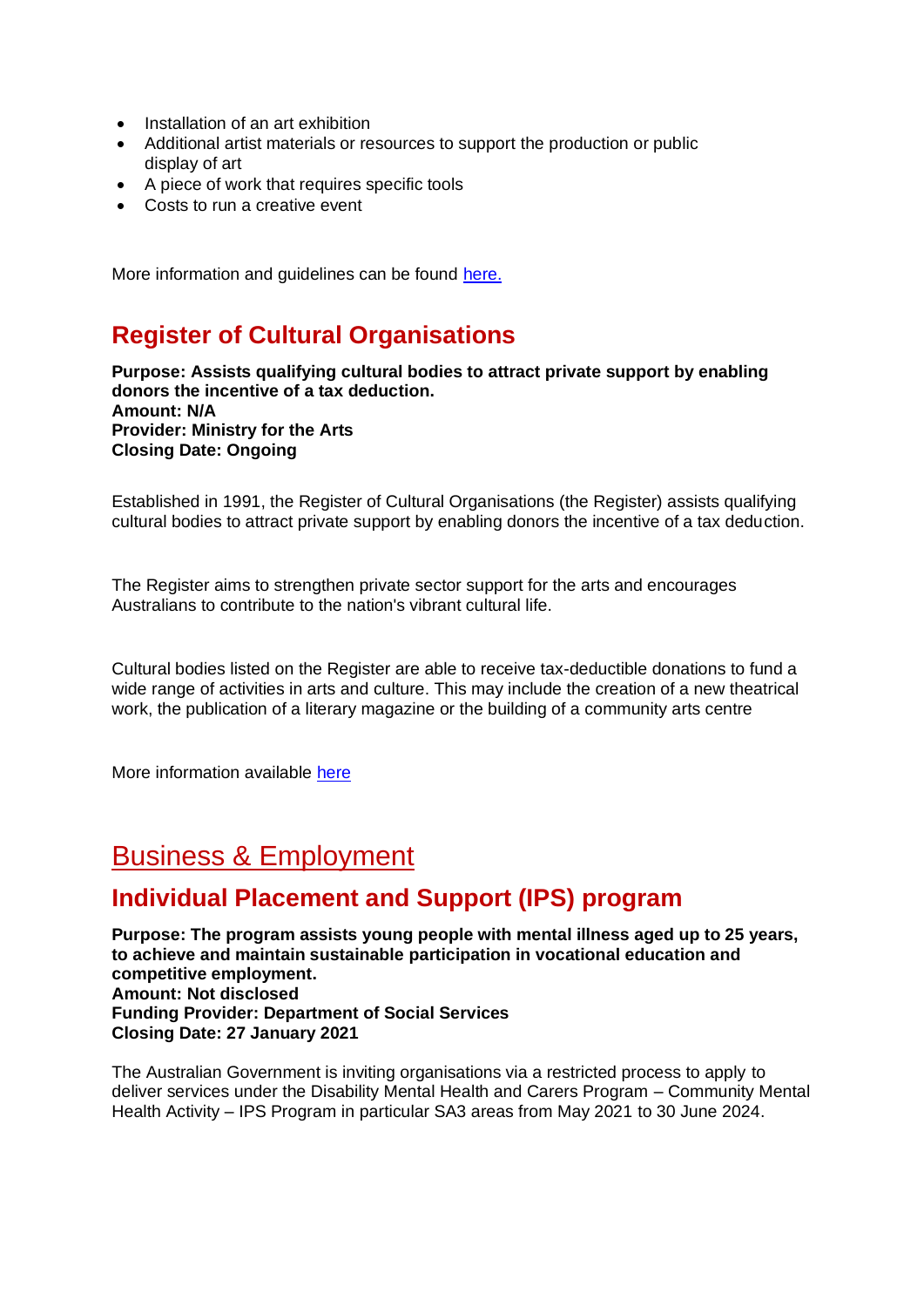The Disability Mental Health and Carers Program provides support and community-based initiatives for people with disability or mental illness and for carers so they can develop their capabilities and actively participate in community and economic life.

You can find out more [here](https://www.communitygrants.gov.au/grants/individual-placement-and-support-ips-program)

### **Business Growth Grant**

**Purpose: The Grant supports recommendations that improve the abilities and skills of your business. Amount: up to \$20 000 Funding Provider: Department of Industry Closing Date: Ongoing fund**

Business Growth Grant funding can be used to engage a consultant/s to make improvements to your business that were recommended by your Adviser or Facilitator.

Your Business Growth Grant project must address areas of expertise that demonstrate:

the preferred consultant is bringing new areas of expertise to your business how the project will build the internal capability of your business the work involved is not part of the ordinary operations of your business

Your business will be reimbursed up to half the cost of engaging the consultant, to a maximum of \$20,000 (excluding GST).

Find out more [here](https://www.business.gov.au/Grants-and-Programs/Business-Growth-Grants)

### **Incubator Support Initiative**

**Purpose: Help innovative startups to rapidly transform their ideas into globally competitive businesses by giving them mentorship, funding, resources, knowledge and access to business networks. Amount: up to \$500 000 Funding Provider: Commonwealth Closing Date: Ongoing fund**

The Incubator Support initiative provides funding through two components to deliver Incubator Support projects, both of which require matched funding from applicants.

The first is support for New and Existing Incubators: to help develop new incubators in regions or sectors with high potential for success in international trade, and

to boost the effectiveness of high performing incubators, including funding support to expand their services and/or develop the innovation ecosystem.

The second is support for Expert-in-Residence: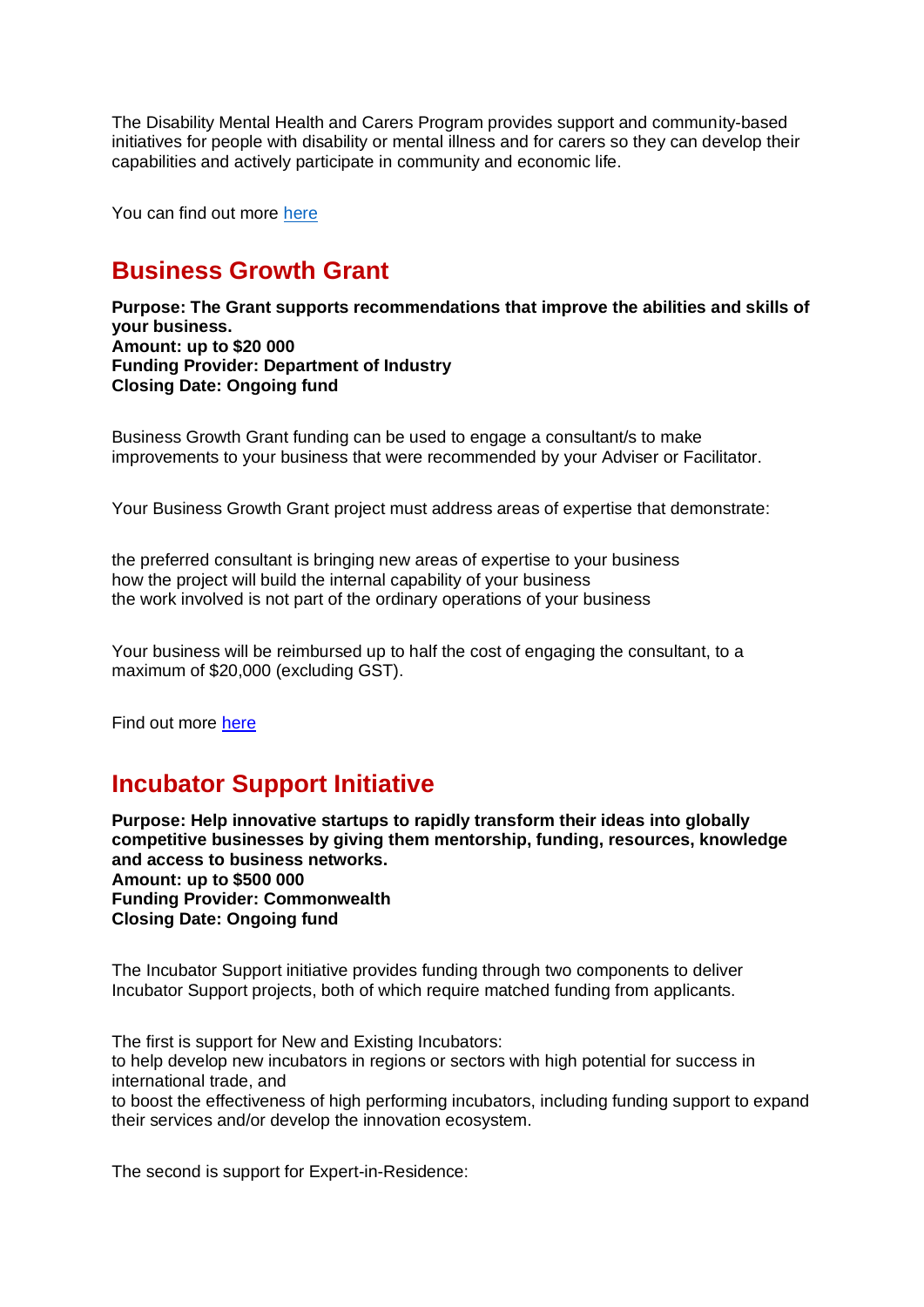to provide access to top quality research, managerial and technical talent through secondments of national or international expert advisers who will improve their chance of commercial success in international markets.

Grant funding of up to 50 per cent of total Incubator Support Project Values will be available as follows:

a minimum grant amount of \$10,000 and a maximum grant amount of \$500,000 for New and Existing Incubators per project with a maximum grant period of 24 months.

a minimum grant amount of \$1,000 and a maximum grant amount of \$25,000 for Expert-In-Residence per project with a maximum grant period of 12 months

Find out more [here](http://www.innovation.gov.au/page/incubator-support-programme)

### **New Enterprise Incentive Scheme (NEIS)**

**Purpose: Provide jobseekers with support to start and run small businesses Amount: Undisclosed Funding Provider: Department of Education Closing Date: Ongoing** 

If you are an eligible job seeker and are interested in starting and running a small business, you may be able to access assistance through the NEIS.

NEIS can provide you with accredited small business training, business advice and mentoring, as well as ongoing income support for up to 52 weeks.

More information available [here](http://employment.gov.au/help-available-and-eligibility-neis)

# Community & Sport

### **Investing in Queensland Women grants**

**Purpose: The Investing in Queensland Women grant program supports community groups and organisations across Queensland to develop and deliver initiatives that align with the Queensland Government's strategic priorities for women and address the unique issues faced by women and girls**. **Amount: Up to \$15,000** 

**Funding Provider: The Department Justice and Attorney-General Closing Date: 5 March 2021**

One-off grant funding is available to support initiatives that:

- target people who identify as women and who may be more vulnerable or experience multiple levels of disadvantage, including
- Aboriginal and Torres Strait Islander people
- people with a disability
- LGBTIQ+ people
- people from culturally and linguistically diverse backgrounds (including people on temporary visas)
- people in rural, regional and remote communities
- young people
- older people

Find out more [here](https://www.justice.qld.gov.au/initiatives/grants-for-queensland-women)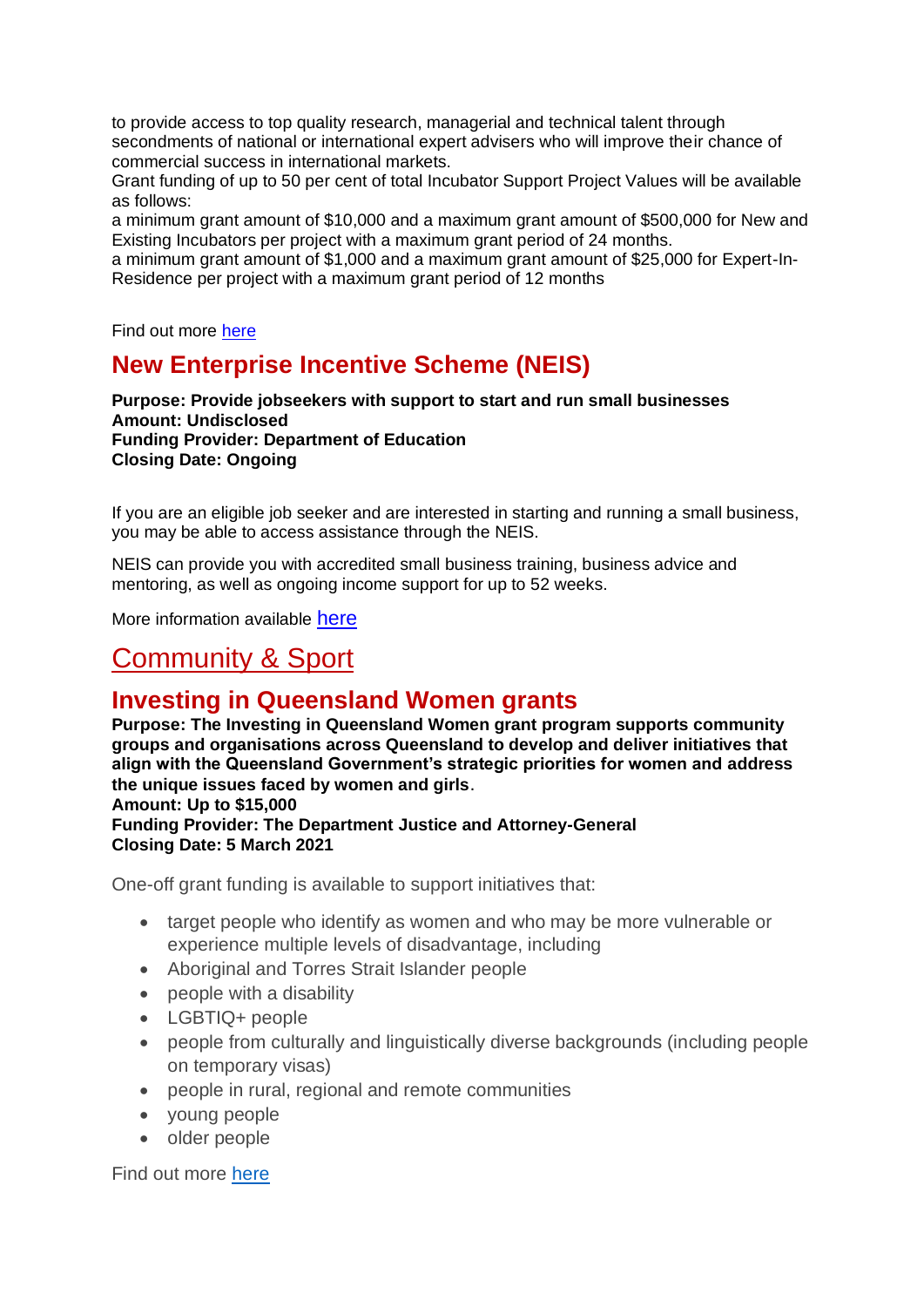# **National Women's Alliances**

**Purpose: The National Women's Alliances grant opportunity will establish 6 civil society networks (Alliances) to ensure women's voices are heard in the policy making process.**

**Amount: Not disclosed Funding Provider: The Department of Prime Minister and Cabinet Closing Date: 5 March 2021**

The intended outcomes of the National Women's Alliances stream are that Alliances:

- Represent Australian women, including underrepresented women
- Collaborate with policymakers to inform the Australian Government's understanding of policy issues affecting Australian women
- Collaborate with policymakers to inform the development of policy solutions to issues affecting Australian women.
- Alliances should have a national footprint. Given this, organisations should apply under one of the 6 specific themes to achieve maximum impact. The 6 themes are:
- women's safety
- women's economic security and leadership
- Australian women from culturally and linguistically diverse backgrounds
- Aboriginal and Torres Strait Islander women
- women living in rural, regional and remote areas of Australia
- Australian women living with disability.

More information is available [here](https://www.communitygrants.gov.au/grants/national-women’s-alliances)

### **The Centre For Women & Co. Scholarship Fund**

**Purpose: Empowering women to lead the life they desire. Our investment in women now extends beyond wellbeing and safety to include financial scholarships. Amount: Up to \$2,500 Funding Provider: The Centre For Women & Co Closing Date: 25 February 2021**

The Centre For Women & Co.'s Scholarship for 2021 will be taking applications for the following areas:

- Business Start-Up \$2500
- Capital Purchase \$2500
- Education and Training \$2500
- Nominate a Friend 2 scholarships available at \$1250 each

Find out more information [here](https://centreforwomen.org.au/scholarships)

### **Celebrating Multicultural Queensland Program**

**Purpose: Provides funding towards multicultural events and projects that engage people from culturally diverse backgrounds, including people who arrived in Australia as migrants or refugees, people seeking asylum, members of diverse cultural groups and the wider community, to contribute to building an inclusive, harmonious and united Queensland.**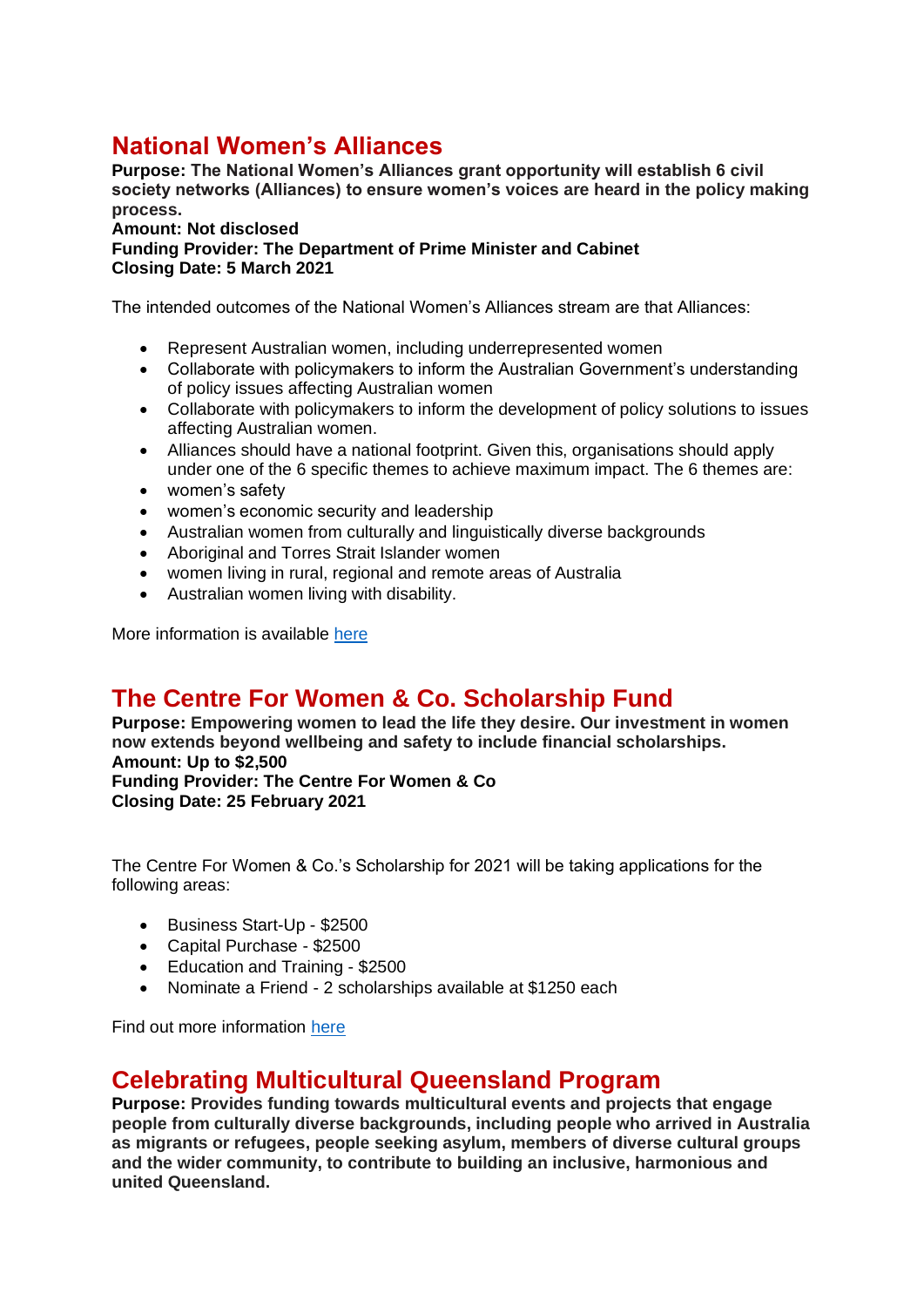#### **Amount: Up to \$40,000 Funding Provider: Queensland Government Closing Date: 18 February 2021**

The Celebrating Multicultural Queensland (CMQ) program aligns with the [Multicultural](https://www.dlgrma.qld.gov.au/multicultural-affairs/policy-and-governance/multicultural-queensland-charter)  [Queensland Charter](https://www.dlgrma.qld.gov.au/multicultural-affairs/policy-and-governance/multicultural-queensland-charter) and promotes:

- Queensland's multicultural identity
- community participation and intercultural connections
- increased understanding between diverse cultural groups and the wider community
- increased community capacity to address emerging issues and foster access to services
- increased engagement of general community groups in connecting and welcoming people from culturally diverse backgrounds into a wide range of community activities.

Find out more **[here](https://www.dlgrma.qld.gov.au/multicultural-affairs/programs-and-initiatives/celebrating-multicultural-qld-program)**

### **Local Sporting Champions Grants**

**Purpose: Support young people involved in sport Amount: Up to \$3,000 Funding Provider: Australian Sports Commission Closing Date: 31 March 2021**

Young people find it difficult to meet the ongoing and significant costs associated with participation at sporting competitions, particularly those from regional areas.

The Local Sporting Champions program is an Australian Government initiative designed to provide financial assistance for young people aged 12-18 towards the cost of travel, accommodation, uniforms or equipment when competing, coaching or officiating at an official national sporting organisation (NSO) endorsed state, national or international sporting championships or a School Sport Australia state or national championships.

More information is available [here](https://www.sportaus.gov.au/grants_and_funding/local_sporting_champions)

# **Stronger Community Grants Programme – Round 6**

**Purpose: Offering financial assistance to community groups facing financial hardships or providers of affordable housing in Brisbane. Amount: \$2500- \$20 000 Funding Provider: Department of Infrastructure, Transport, Regional Development and Communications Expressions of Interest open: 15 January 2021 Expressions of Interest closing: 22 February 2021**

The Moreton Stronger Communities Programme offers grants of between \$2,500 and \$20,000 to community organisations and local governments for small capital projects that improve community participation and contribute to the vibrancy of our community within the [Moreton electorate.](https://d3n8a8pro7vhmx.cloudfront.net/moretonalp/pages/406/attachments/original/1498354249/2009-aec-a4-map-qld-moreton-v2.pdf?1498354249)

Find out more or fill in an EOI form [here](https://www.grahamperrett.net.au/local/stronger-communities-programme-round-6/)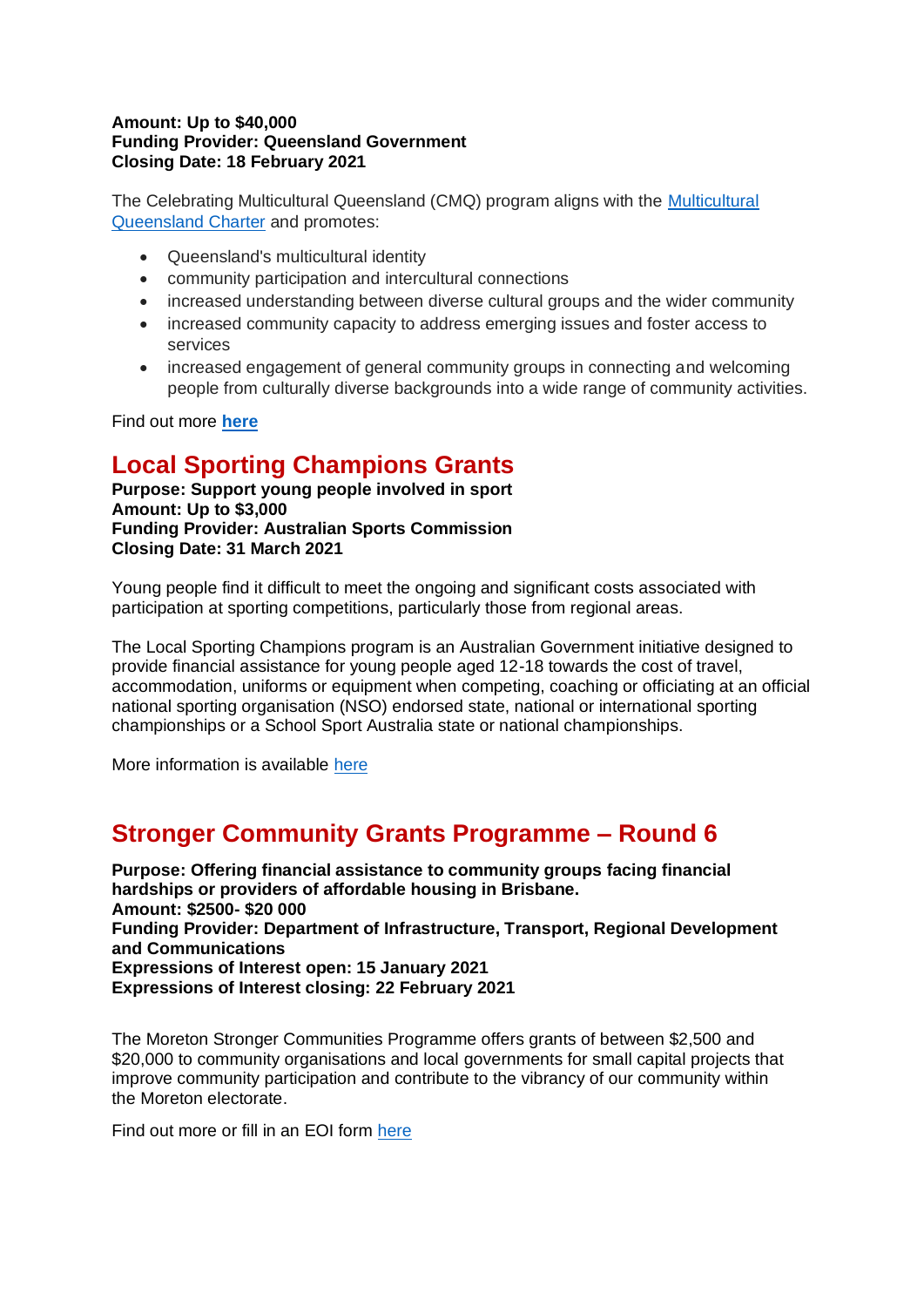## **Queensland Community Foundation General Fund**

**Purpose: To assist charities to develop their structures, systems, people and skills in order to deliver improved outcomes for our community. Amount: Up to \$20 000 Funding Provider: Queensland Community Foundation Closing: 12 March 2021**

Typically, capacity building focuses on education and training, recruiting, maintaining or recognising volunteers, information technology support systems, staff training, and planning and governance which may include strategic plans, constitution reviews or board appraisals.

The General Fund 2021 grant round will focus on organisational capacity building of mid-tier charitable organisations impacted by COVID-19 particularly in the areas of domestic violence and mental health.

Find out more [here](https://qcf.org.au/grants/general-fund-grant-making/)

# **Queensland Community Benefit Funding Program**

**Purpose: To allocate funding to not-for-profit community groups to enhance their capacity to provide services, leisure activities and opportunities for Queensland communities. Amount: Up to \$35 000 Funding Provider: QLD Department of Justice and Attorney-General Opening: 18 January 2021 Closing: 28 February 2021**

The Office of Liquor and Gaming Regulation Community Benefit Funds Unit distributes revenue from gaming taxes to various not-for-profit community groups throughout Queensland.

More information available [here](https://www.justice.qld.gov.au/initiatives/community-grants)

### **Lord Mayor's COVID-19 Direct Assistance Program**

**Purpose: To help not-for-profit lessees cover the costs of operating expenses incurred during their forced closure. Amount: Up to \$10,000 Funding Provider: Brisbane City Council Closing Date: The Program will close when funding is expended.**

The Lord Mayor's COVID-19 Direct Assistance Program will help not-for-profit lessees cover the costs of operating expenses incurred during their forced closure. It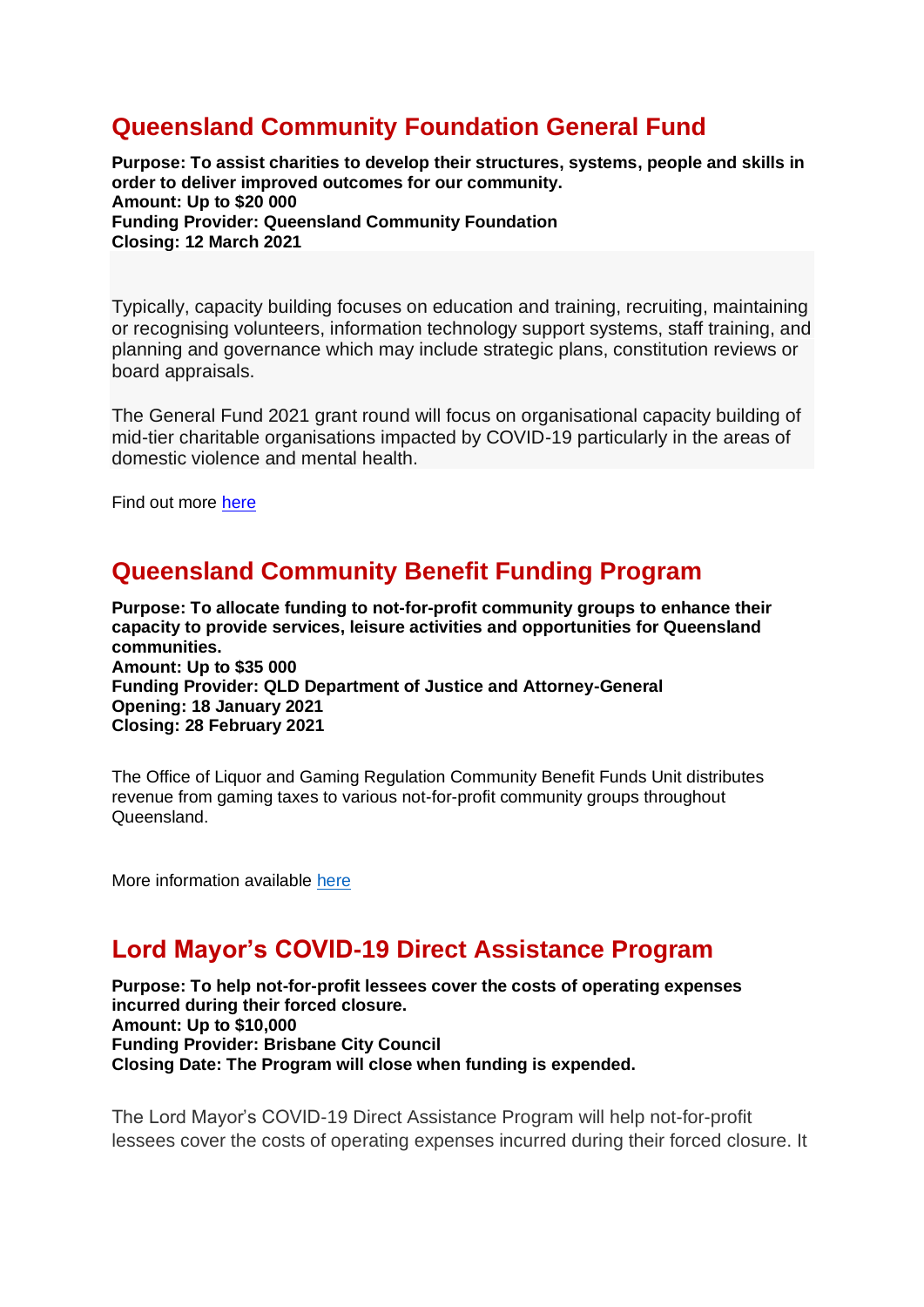will also help support leaseholders who have been unable to do maintenance works on their buildings due to lack of revenue as a result of the pandemic.

Eligible organisations can apply for funding of up to \$10,000 towards operating expenses incurred between 1 January 2020 and 30 June 2020, and future minor maintenance works at Council community leased facilities.

More information is available [here](https://www.brisbane.qld.gov.au/community-and-safety/grants-awards-and-sponsorships/lord-mayors-covid-19-direct-assistance-program)

### **Water Rebate**

**Purpose: To provide eligible community sports clubs a one-off water payment rebate to assist clubs cover the cost of maintaining their grounds during coronavirus-related closure.**

**Amount: \$5000 Provider: Brisbane City Council**

Please call the Brisbane City Council on **3403 8888** or your local Councillor for more information.

# **Lord Mayor's Community Fund**

**Purpose: Supports community projects that build stronger communities in Brisbane. Amount: \$250 - \$10 000 Funding Provider: Brisbane City Council Closing Date: 11 June 2021 or when each ward has fully spent their allocated budget (whichever comes first)**

Projects must contribute to the [Brisbane Vision,](http://www.brisbane.qld.gov.au/about-council/governance-strategy/vision-strategy/brisbane-vision) by helping to achieve the aspiration to be a friendly and safe, active and healthy, clean and green or vibrant and creative city.

Applications for funding can be made by community organisations for local projects, or by Councillors to support community events, activities or capital projects.

You can find out more information [here](https://www.brisbane.qld.gov.au/community-and-safety/grants-and-awards/community-grants/lord-mayors-community-fund)

### **Facility Loan Scheme**

**Purpose: Low interest loans for upgrades, replacements and improvements on their tennis facilities Funding provider: Tennis Australia Amount: up to \$80,000 Closing date: Ongoing**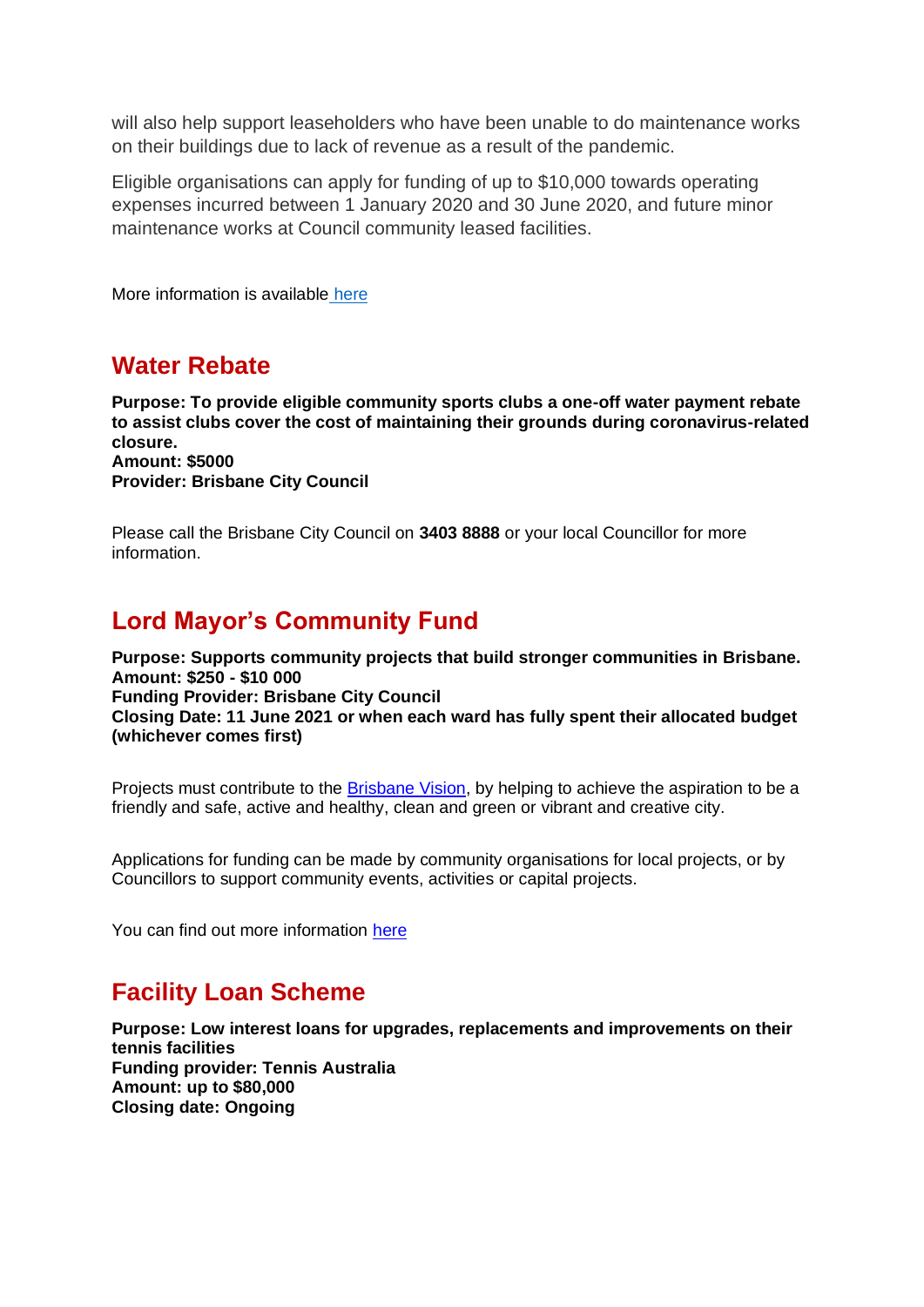The Tennis Australia Facility Loan Scheme financially assists affiliated Australian Tennis Clubs, Centres and Associations with upgrades, replacements and improvements on their tennis facilities, by providing low interest loans.

Any club undertaking any facility development work is advised to contact its Member Association Facilities representative to discuss the project with them. Applications for a facility loan must be made through the Member Tennis Association in your state.

You can find out more [here](http://www.tennis.com.au/clubs/funding-and-facilities/facility-loan)

# **Google Ad Grants**

**Purpose: Assist charitable groups by providing free advertising to help promote their initiatives Amount: Not Disclosed Funding Provider: Google Closing Date: Ongoing fund**

Google Ad Grants is the nonprofit edition of **AdWords**, Google's online advertising tool. Google Ad Grants empowers nonprofit organizations, through \$10,000 per month in in-kind AdWords™ advertising, to promote their missions and initiatives on Google search result pages.

More information is available from [Google](https://www.google.com.au/grants/)

### **Rental Grants Program**

**Purpose: To help meet some of the costs associated with moving into private accommodation and help people experiencing a housing crisis Amount: No disclosed Funding Provider: Queensland Government Closing Date: Ongoing Fund** 

A Rental Grant is a once-only grant of two weeks rent to help meet some of the costs associated with moving into private rental accommodation. A Rental Grant helps people experiencing a housing crisis and does not have to be repaid.

#### **You may be eligible for a Rental Grant if:**

- you have not previously received a Rental Grant
- you're not currently living in the place the Rental Grant is for
- you're an Australian citizen, permanent resident, or have a temporary protection or bridging visa
- you don't own, or part-own
	- $\circ$  a residential property
	- o a caravan, mobile home or live-aboard boat
- you have less than \$2500 in cash or savings between all the Rental Grant applicants (not including dependents)
- you don't have any outstanding debts with the department
- your combined gross (before-tax) income doesn't exceed the [income limits for Bond](http://www.qld.gov.au/housing/renting/bond-loan-eligibility/index.html)  [Loans and Rental Grants](http://www.qld.gov.au/housing/renting/bond-loan-eligibility/index.html) ( [http://www.qld.gov.au/housing/renting/bond-loan](http://www.qld.gov.au/housing/renting/bond-loan-eligibility/index.html)[eligibility/index.html](http://www.qld.gov.au/housing/renting/bond-loan-eligibility/index.html) )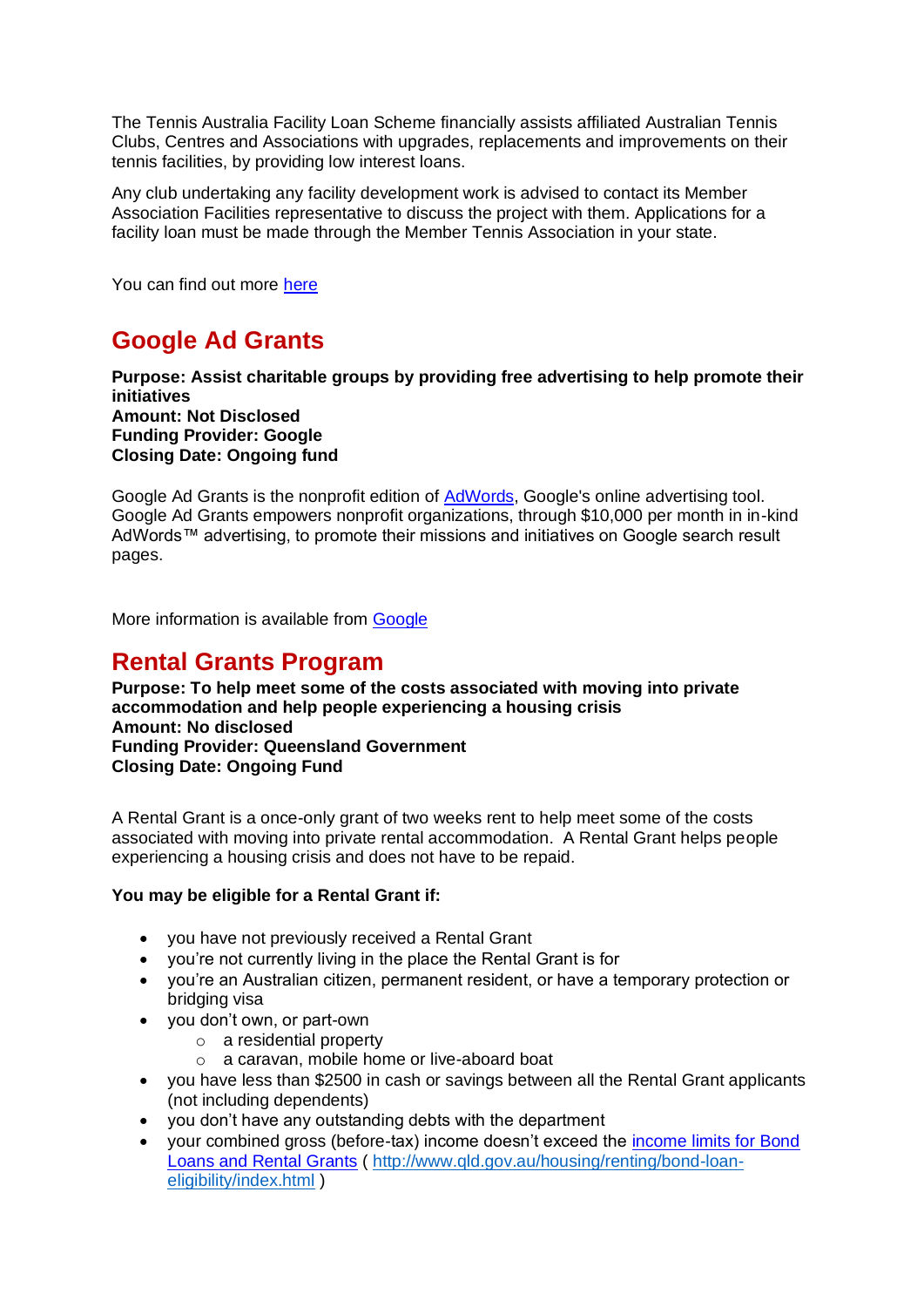- you choose a place where the rent doesn't exceed 60% of the total household gross weekly income
- all applicants listed on the tenancy agreement (other than dependant children) are included as applicants for the Rental Grant

You can read more about the grant [here](http://www.qld.gov.au/housing/renting/rental-grants/)

### **Heritage**

# **Heritage Incentives Scheme**

**Purpose: Council introduced the Heritage Incentives Scheme in 2005 to foster an appreciation of Brisbane's heritage. It offers professional advice and financial assistance in the form of grants to owners of heritage-listed places. Amount: Up to \$15 000 Funding Provider: Brisbane City Council Closing Date: Ongoing fund**

Council introduced the Heritage Incentives Scheme in 2005 to foster an appreciation of Brisbane's heritage. It offers professional advice and financial assistance in the form of grants to owners of heritage-listed places.

Funding Applications can be made for:

up to \$3000 for small projects (\$1000-\$15,000 in conservation costs) up to \$10,000 for large projects (more than \$15,000 in conservation costs) up to \$15,000 for not-for-profit organisations.

More information is available [here](https://www.brisbane.qld.gov.au/planning-and-building/do-i-need-approval/restoring-and-researching-heritage-properties/heritage-incentives-scheme)

### **Saluting their Service Commemorations Grants program**

**Purpose: Preserve wartime heritage Amount: From \$10,000 - \$150,000 Funding Provider: Department of Veterans' Affairs Closing Date: 11 February 2021**

The Saluting Their Service commemorations grants program supports projects and activities which directly commemorate Australia's servicemen and women who served in wars, conflicts and peace operations. The grants also promote appreciation and understanding of the role those who have served have played in shaping the nation.

a) Community Grants (STS-CG) — Grants up to a maximum of \$10,000 are available for community-based commemorative projects and activities. This includes, for example, the building of community memorials and the preservation of wartime memorabilia that is significant locally but is not necessarily nationally significant.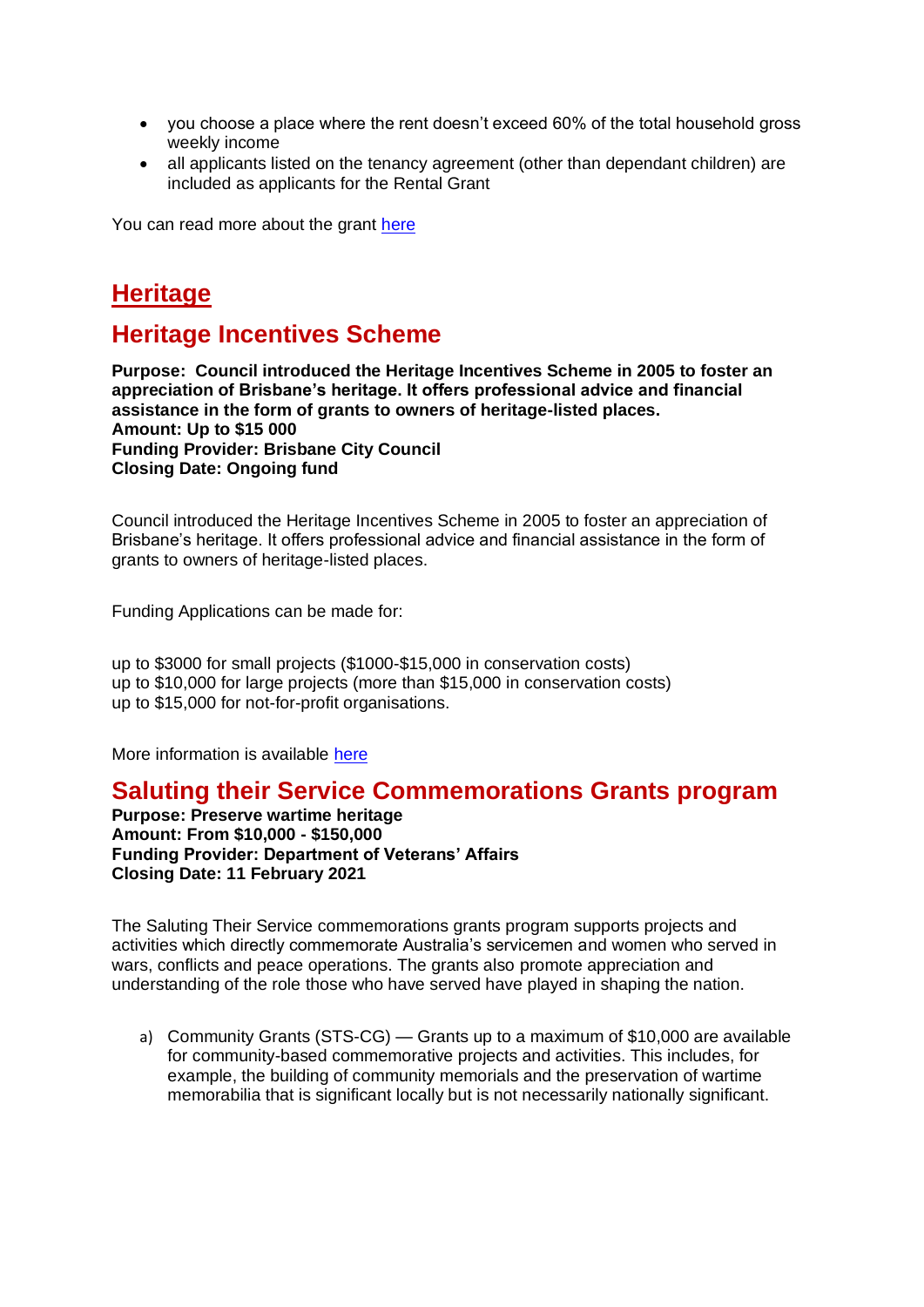b) Major Grants (STS-MG) — Grants between \$10,001 and \$150,000 are available for major commemorative projects and activities that are significant from a national, state, territory and/or regional perspective.

More information is available [here](https://www.dva.gov.au/consultation-and-grants/grants/grant-and-bursary-programs/saluting-their-service-commemorative)

### **Veteran and Community Grants**

#### **Purpose: Assist the wellbeing of Veterans in the community Amount: Up to \$2,000 - \$50,000 Funding Provider: Department of Veterans' Affairs Closing Date: Ongoing fund**

The Department of Veterans' Affairs, on behalf of the Australian Government, administers the Veteran and Community Grants (V&CG) Program. These grants aim to maintain and improve the independence and quality of life of members of the veteran community by providing financial assistance for activities, services and projects that sustain and/or enhance well-being.

V&CG funding rounds occur on an ongoing, rolling basis. When sufficient applications are received or a two month period has elapsed, a funding round will be processed for the Minister's decision.

More information is available from the [Department of Veterans' Affairs](http://www.dva.gov.au/health_and_wellbeing/veterans_community_grants/Pages/index.aspx)

### **Matana Foundation for Young People**

#### **Purpose: Give every young person equal opportunity to access skills Amount: \$1,000 - \$10,000 Funding Provider: Matana Foundation for Young People Closing Date: Ongoing fund**

To create a more just society by giving every young person in Australia an equal opportunity to access the skills to negotiate life's journey.

To provide assistance to disadvantaged young people in Australia in order to give them the opportunity to reach their full educational and social potential. To do this by funding projects that address the causes and consequences of youth disadvantage, and by so doing, assist them to gain access to the information, education, skills and resources that enable them to achieve social connectedness, personal significance and social and emotional wellbeing.

More information is available from [The Matana Foundation](http://matanafoundation.org.au/)

# **The Courier-Mail Children's Fund**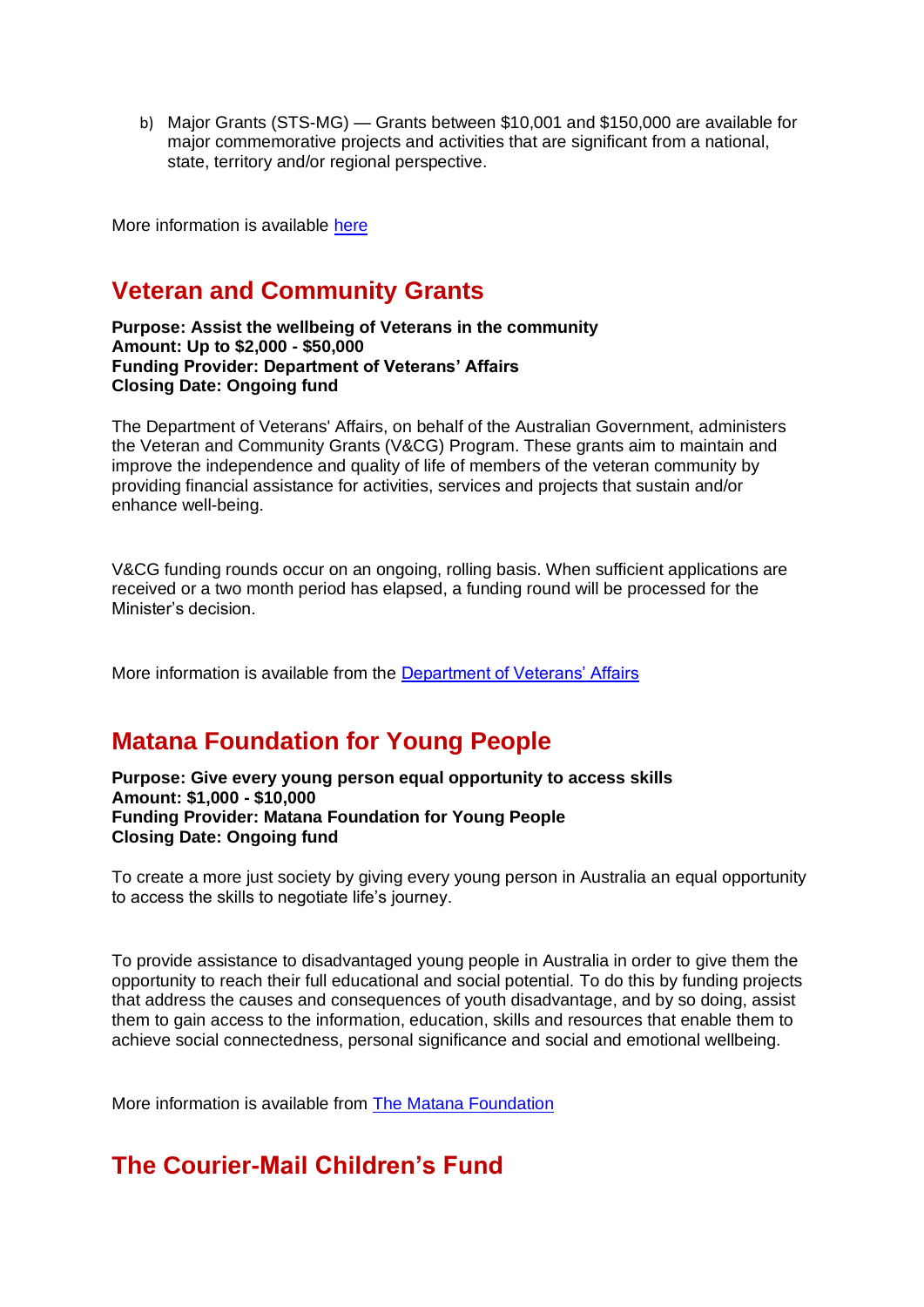**Purpose: To provide financial support to charitable organisations throughout Queensland to help meet the needs of children with special needs. Amount: Undisclosed Funding Provider: The Courier-Mail Closing Date: Ongoing**

Consideration is only given for children throughout Queensland. Supporting a range of charitable organisations, the Fund has provided financial assistance for:

Mobility and learning aids Educational equipment and assistance Recreational and respite programs New technologies Medical equipment

However funding is not usually given for:

Office equipment Sponsorship or fundraising appeals Motor vehicles **Scholarships** Building projects or modifications Religious purposes General operations or running costs Projects outside Queensland Organisations with a high net asset worth

More information is available [here](http://www.couriermail.com.au/extras/children/apply-for-assistance.html)

# **Inger Rice Foundation Grants**

**Purpose: This program fosters activities and programs concerned with improving parent and child relationships in Australia Amount: Up to \$5,000 Funding Provider: Inger Rice Foundation Closing Date: Ongoing**

This program fosters activities and programs concerned with improving parent and child relationships in Australia, in particular with younger children from birth to pre-birth up to primary school age (0-5 years).

It aims to offer financial support for training, research and provision of material and equipment to persons and groups through approved organisations.

Eligible activities include:

- Fares and living expenses of attending conferences and seminars.
- Fees for specific programs
- Grants for research projects, training courses and development programs.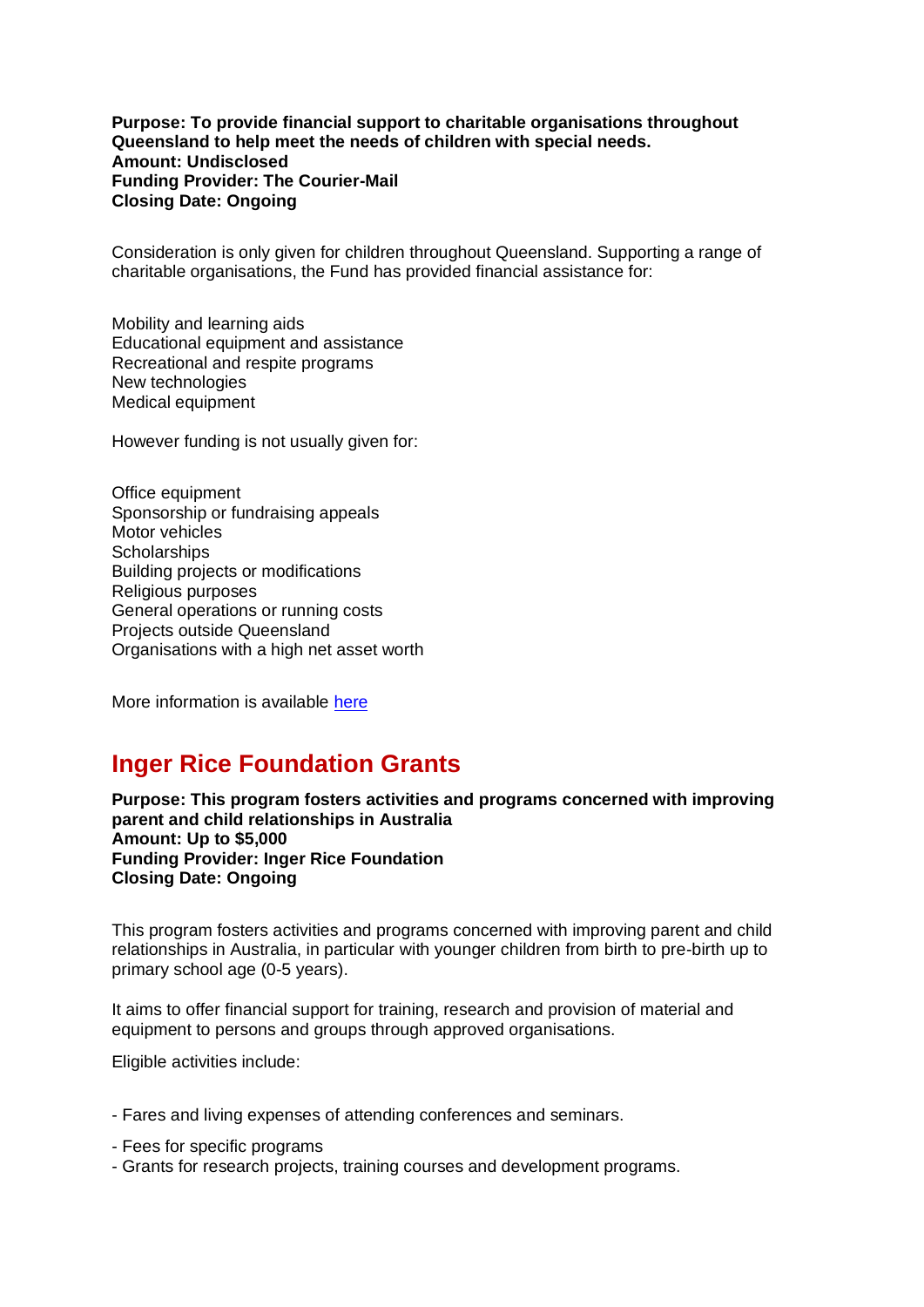More information is available [here](http://community.grantready.com.au/Find_Grants/Search/index.aspx?itemDetails=1359)

### **Australian Communities Foundation Funding**

#### **Purpose: Recognise the essential role of NFP's in supporting communities Amount: Undisclosed Funding Provider: Australian Communities Foundation Closing Date: Ongoing**

The Foundation's grants are made locally, nationally and internationally through Australian registered charitable organisations. It's one way our foundation recognises the essential role the not-for-profit sector plays in supporting and building strong and resilient communities as well as assisting those most in need.

Grants fall broadly into the areas of arts & culture, community development & advocacy, community services & welfare, disability, education, training & employment, environment, health & medical research, overseas aid & development.

Specific target groups are also supported, including Indigenous communities and refugee/asylum seekers.

More information is available [here](http://www.communityfoundation.org.au/grantmaking)

### **Sidney Myer Fund – Education Program**

**Purpose: Fund NFP projects that assist disadvantaged people's education attainment Amount: Up to \$10,000 Funding Provider: Sidney Myer Fund Closing Date: Ongoing** 

Investment in education results in improvements in knowledge and competencies, and in economic and cultural development, for both the individual and for society.

The Education Program has been re-endorsed as a foundational program and its principal objective, to improve educational outcomes for 0-25 year olds, has been affirmed.

To achieve these outcomes, our grant making over the coming years will be focussed on *enhancing teacher quality and effectiveness*. Indeed, this now articulates the singular focus area of the program.

More information available from the [Sidney Myer Fund](https://myerfoundation.org.au/grants/education/small-grants/)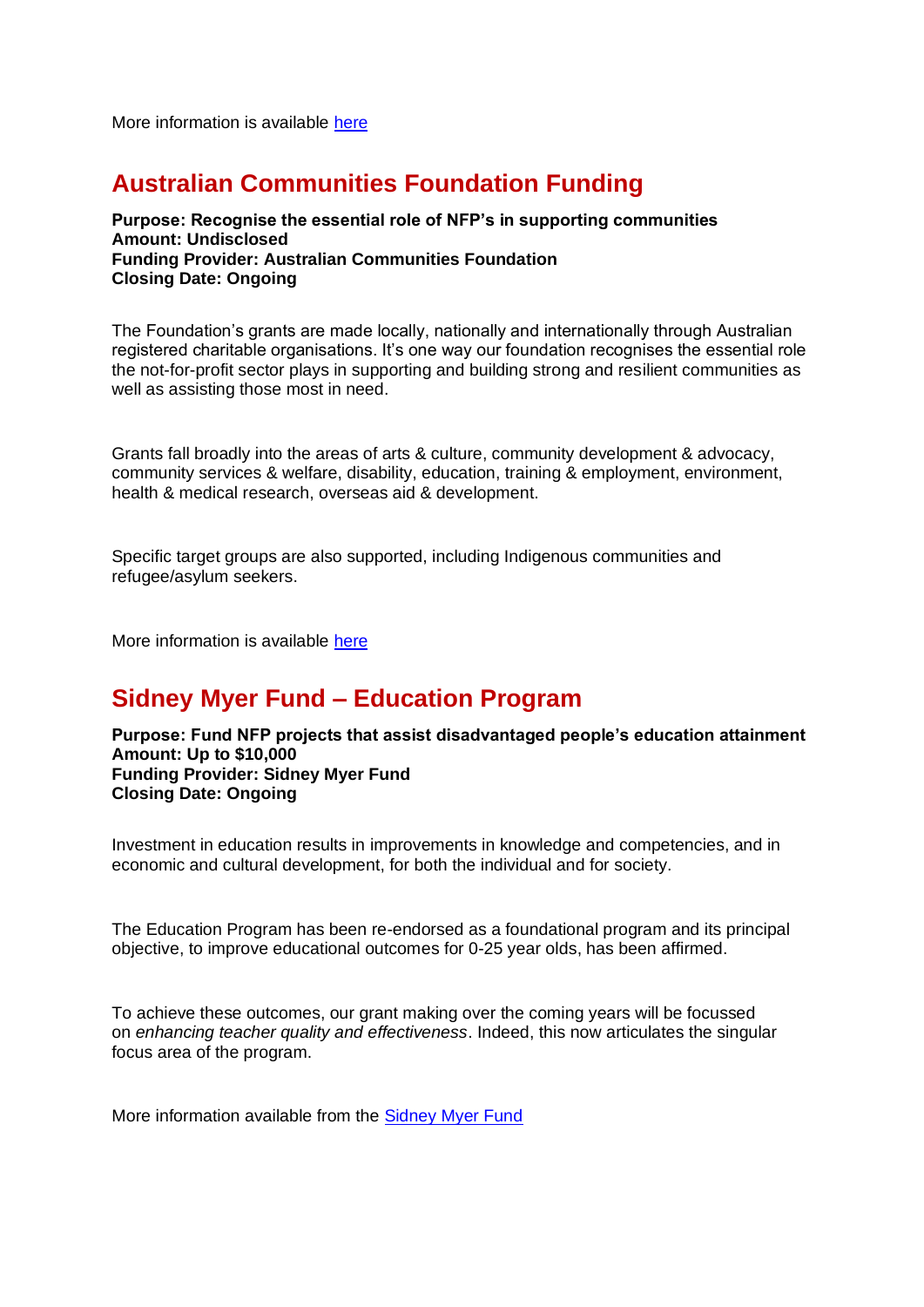# **Social Enterprise Development and Investment Funds (SEDIF)**

**Purpose: Assist social enterprises Funding provider: Department of Employment Amount: Undisclosed Closing date: Ongoing** 

The Social Enterprise Development and Investment Funds (SEDIF) improves access to finance and support for social enterprises to help them grow their business and increase the impact of their work in their communities.

Three SEDIF fund managers have been selected to offer social enterprises finance, such as loans, and support.

The SEDIF fund managers are:

- Foresters Community Finance
- Social Enterprise Finance Australia
- Social Ventures Australia

Social enterprises can contact the SEDIF fund managers directly to discuss their financing needs.

Find out more [here](https://www.employment.gov.au/social-enterprise-development-and-investment-funds)

# Health

### **Continence Aids Payment Scheme (CAPS)**

**Purpose: Assists eligible people to receive assistance with some of the cost of continence products. Amount: undisclosed Funding Provider: Department of Health and Ageing Closing Date: Ongoing** 

The Continence Aids Payment Scheme (CAPS) is an Australian Government Scheme that provides a payment to eligible people to assist with some of the costs of their continence products. If you have permanent and severe incontinence and you are an Australian citizen or permanent resident 5 years of age or older you may be eligible for CAPS.

# **Rehabilitation Appliance Program**

**Purpose: Helps eligible members of the veteran community to be independent and self-reliant in their own homes. Amount: undisclosed Funding Provider: Department of Veterans' Affairs Closing Date: Ongoing** 

Health care assessments and the provision of aids and appliances help to minimise the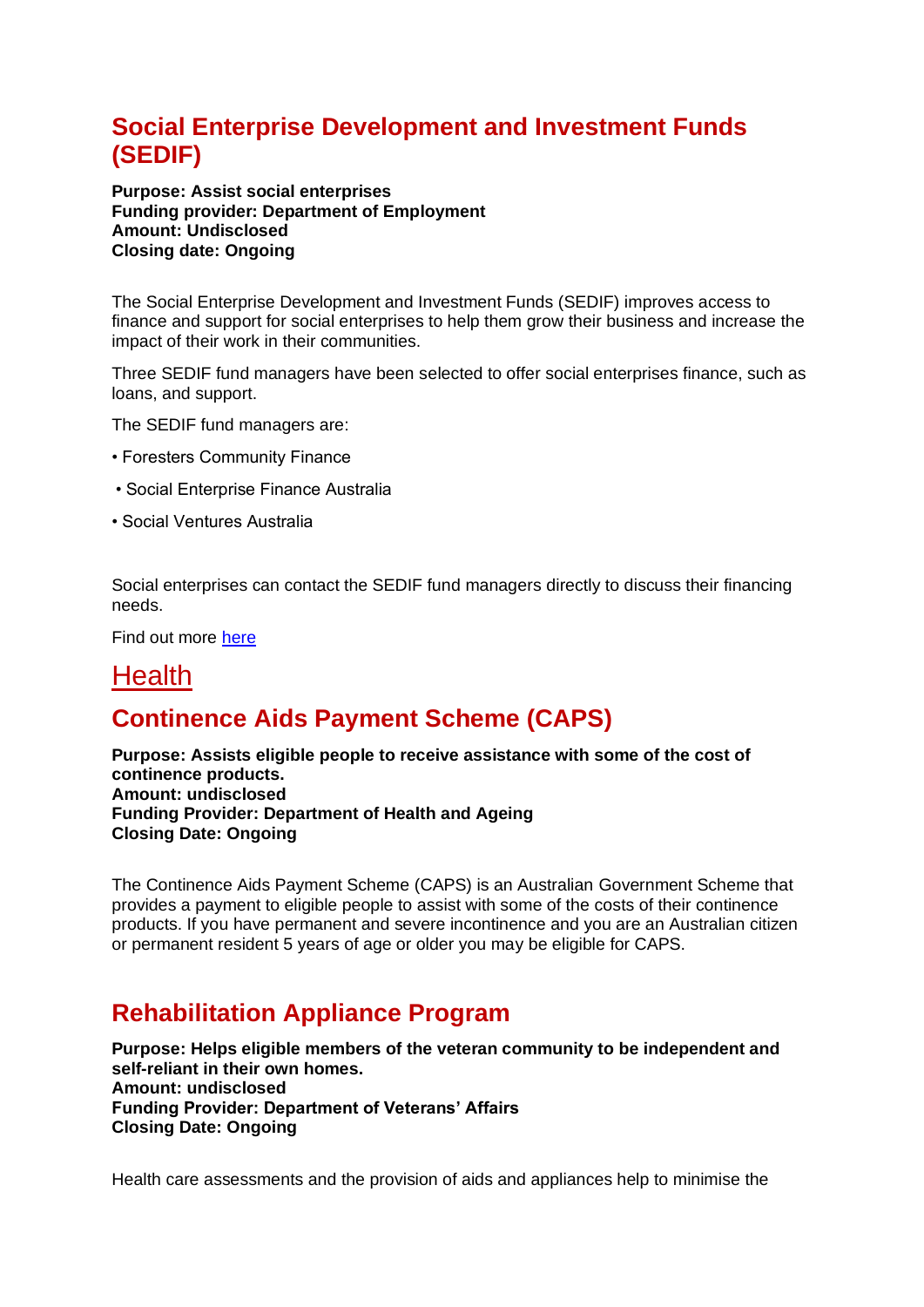impact of disabilities, enhance quality of life and maximise independence. The Rehabilitation Appliances Program (RAP) provides equipment according to each persons assessed clinical need as part of the overall management of their health care.

If you are a Gold or White Card holder (with assessed need due to an accepted disability), you can access aids or appliances to help you maintain independence in your home through the RAP.

Aids or appliances prescribed through the programme can include:

- continence products
- mobility and functional support aids
- Personal Response Systems
- Home medical oxygen
- diabetic supplies
- Continuous Positive Airways Pressure (CPAP) supplies.

More information available from [here](http://www.dva.gov.au/health-and-wellbeing/home-and-care/rehabilitation-appliances-program-rap)

# **Medical Aids Subsidy Scheme**

**Purpose: Provide eligible QLD residents with permanent or and stabilised conditions or disabilities access to subsidy funding for the provision of MASS endorsed aids and equipment Amount: undisclosed Funding Provider: Queensland Health Closing Date: Ongoing** 

The Medical Aids Subsidy Scheme (MASS) provides funding for medical aids and equipment to eligible Queensland residents who have a permanent and stabilised condition or a disability. The scheme helps people to live at home and avoid early or inappropriate residential care or hospitalisation.

Aids and equipment are subsidy funded on a permanent loan basis, through private ownership or the supply of consumables. If you pay for more than 50% of the cost for an item, you can choose to take ownership, rather than having a permanent loan. However, this means that you are responsible for all repairs to that item.

More information available from [Queensland Health](https://www.health.qld.gov.au/mass/subsidy-schemes/mass.asp)

### **Medical Cooling and Heating Electricity Concession Scheme**

**Purpose: To assist low-income Queenslanders who have specific medical conditions to meet the electricity costs they incur through frequent operation of an air-condition to regulate their body temperature**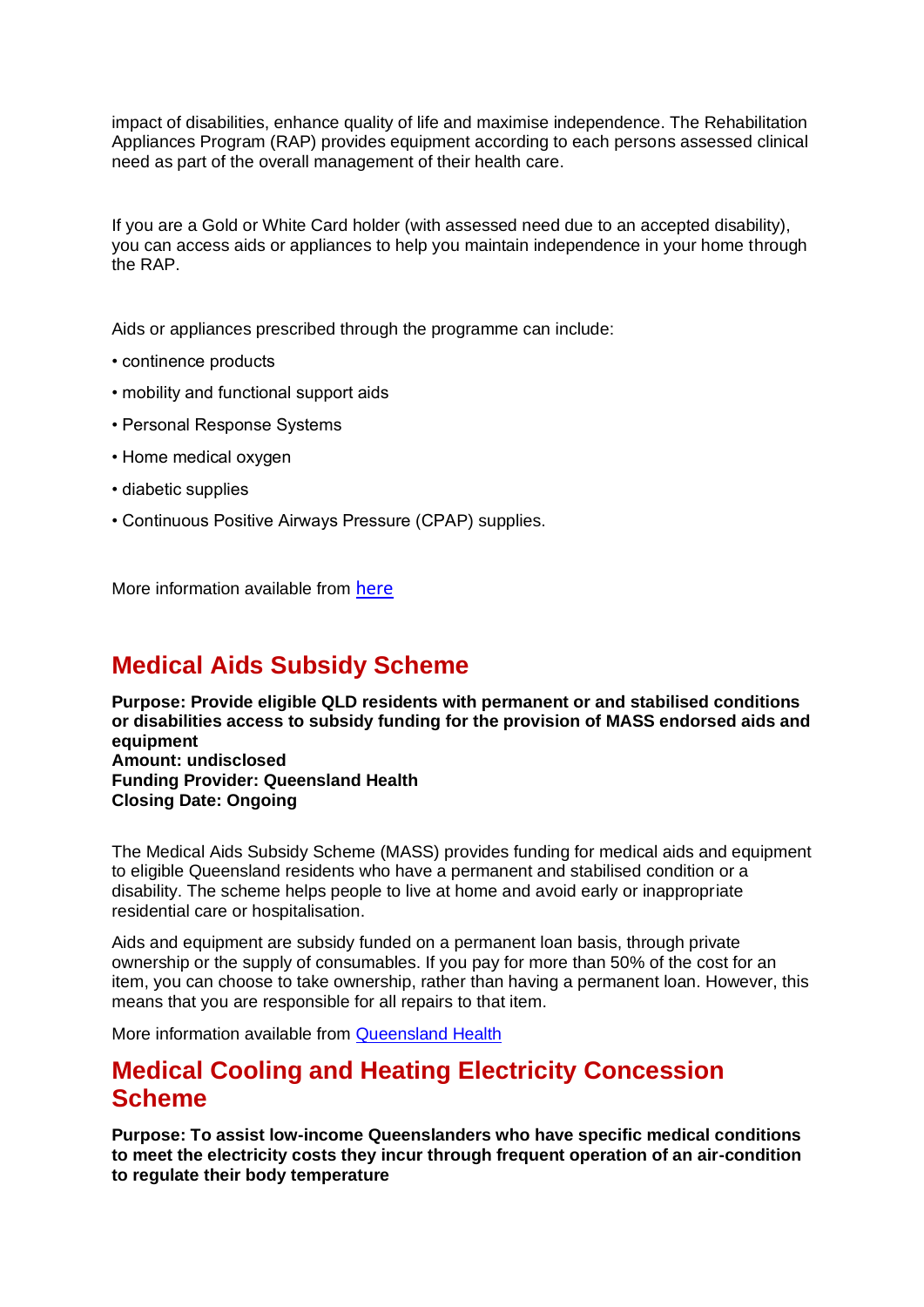#### **Amount: undisclosed Funding Provider: Queensland Government Closing Date: Ongoing**

The Medical Cooling and Heating Electricity Concession Scheme helps with electricity costs for people who have a chronic medical condition, such as multiple sclerosis, autonomic system dysfunction, significant burns or a severe inflammatory skin condition, which is aggravated by changes in temperature. It currently provides \$320.97 (including GST) per year to eligible applicants (eligibility is reviewed every two years).

More information available from [here](https://www.qld.gov.au/community/cost-of-living-support/medical-cooling-heating-electricity-concession-scheme/)

# **John Burge Trust**

**Purpose: Assist people living with tuberculosis and support research into the disease Amount: Up to \$125,000 Provider: State Trustees Closing Date: Ongoing fund**

The John Burge Trust was established by the late John Burge to assist people with tuberculosis and support work towards the prevention and cure of the disease.

The fund is applied to support the following activities:

- For the purpose of aiding and helping those who are suffering, or have suffered from, tuberculosis and who by reason of the disease are disabled;
- To provide funds to implement programs for identifying and treating those persons (such as immigrants and disadvantaged and homeless members of the population) who are at a higher risk than other members of the population of having or contracting tuberculosis;
- To provide funds to implement educational programs to inform health workers about the prevention, recognition, and treatment of tuberculosis;
- To provide medication for, and supervision of the use of medication by, members of groups who are at a high risk of having contracting tuberculosis; and
- **•** To provide funds for research into the spread of tuberculosis within Victoria, and the treatment and prevention of the disease

More information is available [here.](http://research.swinburne.edu.au/grants-contracts/funding/opportunities/fund.php?id=4853)

# **Indigenous**

# **Elite Indigenous Travel and Accommodation Assistance Program**

**Purpose: Provide financial assistance to elite Indigenous sportspeople**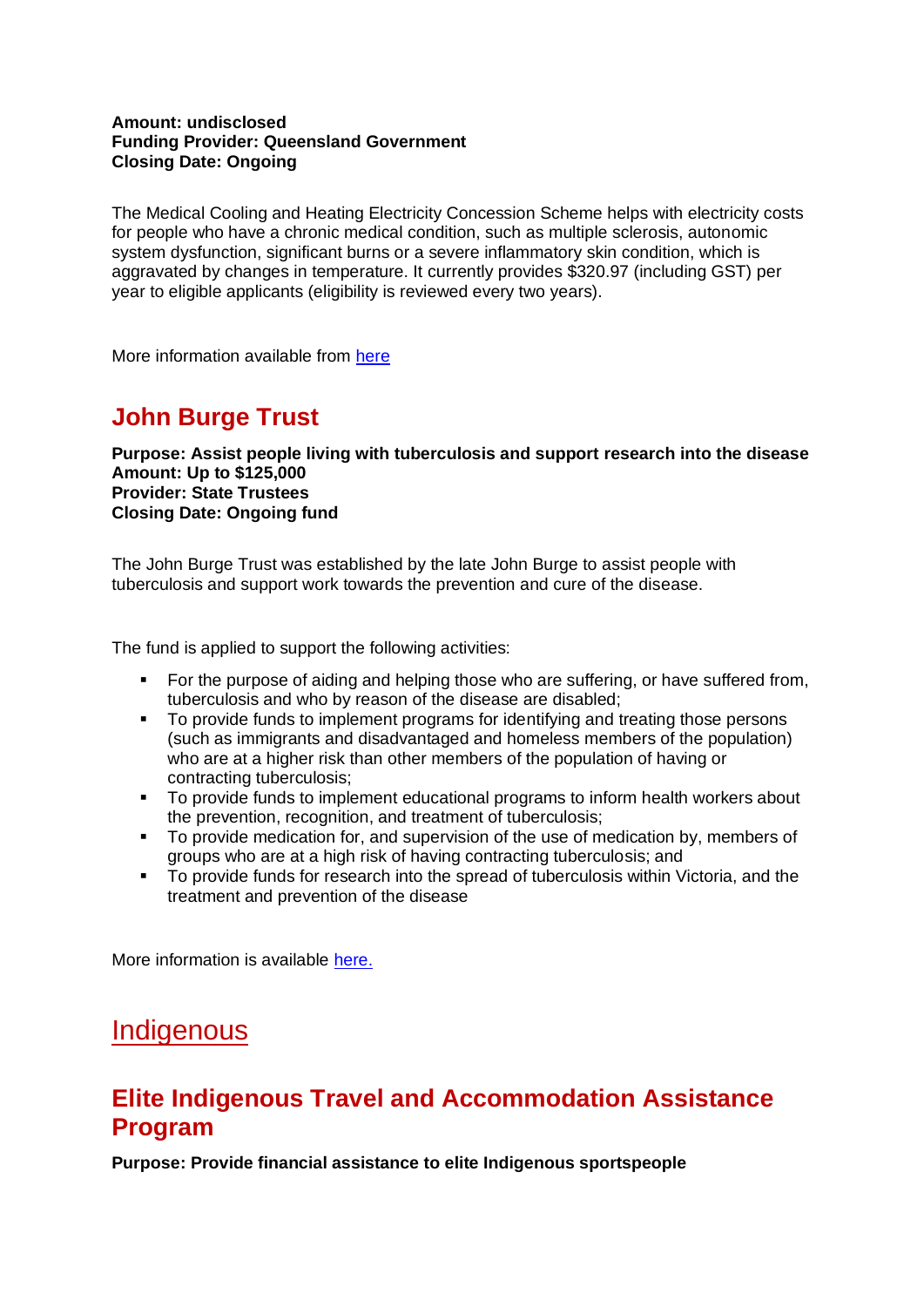#### **Amount: Up to \$3,000 Funding Provider: Australia Sports Commission Closing Date: Ongoing**

The Elite Indigenous Travel and Accommodation Assistance Program (EITAAP) is an initiative that is jointly managed by the Australian Sports Commission (ASC) and Australian Government Department of the Prime Minister and Cabinet (PM&C).

Funding is available for athletes, coaches, managers or officials to assist with out-of-pocket travel and accommodation expenses when attending eligible national championships or international competitions.

More information is available from [The Australia Sports Commission](http://www.ausport.gov.au/participating/indigenous/eitaap)

### **The Indigenous Social Enterprise Fund**

**Purpose: Provide investment and business support to Indigenous social enterprises. Amount: Undisclosed Funding Provider: Social Ventures Australia Closing Date: Ongoing** 

All investments will be made with a view to develop and nurture Indigenous social enterprises with a commercial focus so that they can successfully access further investment (such as the SVA Social Impact Fund funds or mainstream finance in the future).

Recognising the importance of Indigenous owned and led initiatives; SVA intends to transfer the Fund to an Indigenous-led organisation after the two year pilot period.

More information is available from [Social Ventures Australia](http://socialventures.com.au/work/isef/) 

# **Aboriginal Benefits Foundation Grants**

**Purpose: The Foundation provides grants to assist Aboriginal communities and individuals by providing funds to support projects that advance the aims of the Foundation Amount: \$500 - \$5,000 Funding Provider: Aboriginal Benefits Foundation Closing Date: Ongoing** 

The current focus of the Foundation is on supporting art, health and cultural projects with a connection to Aboriginal art and/or artists.

In view of the limited resources available to the Foundation, priority for funding is being given to the following categories:

1. Seeding grants:

• to research the relevance and value of new projects with a connection to Aboriginal art and/or artists that may be ineligible for support from existing agencies